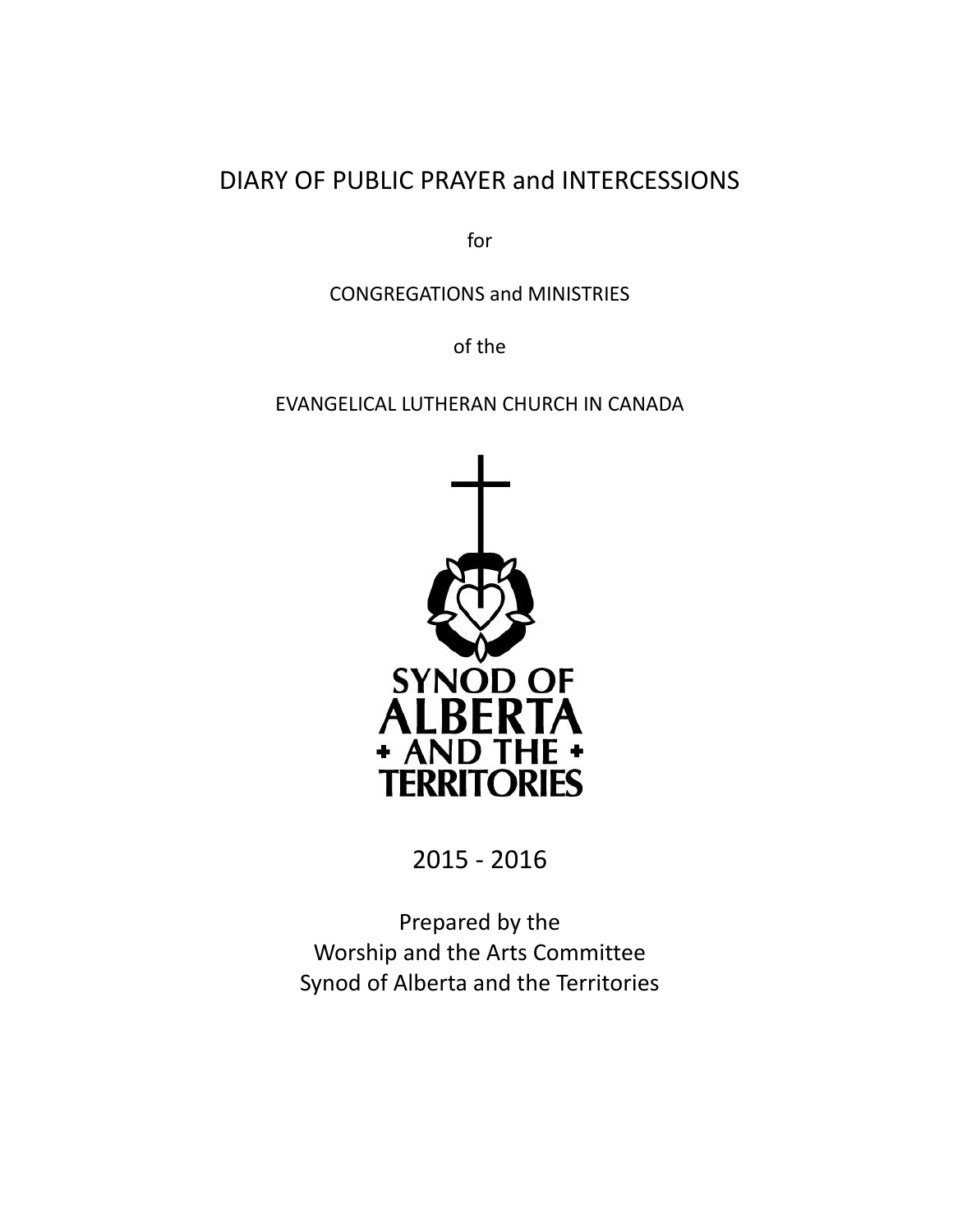#### PRAYERS OF THE PEOPLE/INTERCESSIONS 2015 - 2016

It is in our public prayer together as the people of God that we are most united as the body of Christ. Here in worship and prayer, we raise voices and hearts to God, asking our Creator to hear our prayers and supplications, to hear the corporate longings and yearnings of God's people. This is the heart of our response to God's Word proclaimed and preached, our way of responding to God's presence among us and promises to us. Again this year, the Worship & Arts Committee offers a weekly diary of prayers and intercessions for congregations and ministries of the Church. We include several suggestions for public intercession for each Sunday of the Church Year, beginning with the First Sunday in Advent, 2014, and extending until Christ the King Sunday, 2015. This Diary is a comprehensive attempt to include within the public prayer of our congregations, the following:

Offices and ministries of the ELCIC and its auxiliaries Offices and Bishops of the Synods Deans and conferences of the ABT Synod Congregations of the ABT Synod Missions and special ministries within Canada Conventions and assemblies of the Church and Synods Partner churches of the ELCIC within Canada Schools and educational institutions of the Church Ecumenical agencies Diaconal ministers within the Synod Those preparing for rostered ministry Our Companion Synod, the Evangelical Lutheran Church of Colombia

#### **SUGGESTIONS ON HOW TO USE THESE PRAYERS:**

If your congregation customarily uses INTERCESSIONS, either prepared by the pastor or by the people, you may include these suggestions within your intercessions.

If your congregation customarily uses a PASTORAL PRAYER, the pastor may incorporate these prayer suggestions in her or his Pastoral Prayer.

Corporate prayer is one of the principal tasks of the Church at worship. Prayer changes people; and people, inspired by the Holy Spirit, change things. We hope that your use of this diary of prayers will strengthen our ministry of prayer together across our Synod, and strengthen our witness to the unity of the Church through our society.

We have tried to be comprehensive in our inclusion of ministries of the church beyond the individual congregation. If you discover oversights or omissions, we would be pleased to hear of these, and are eager to include them in future public prayer diaries.

- *Synod Worship and the Arts Committee*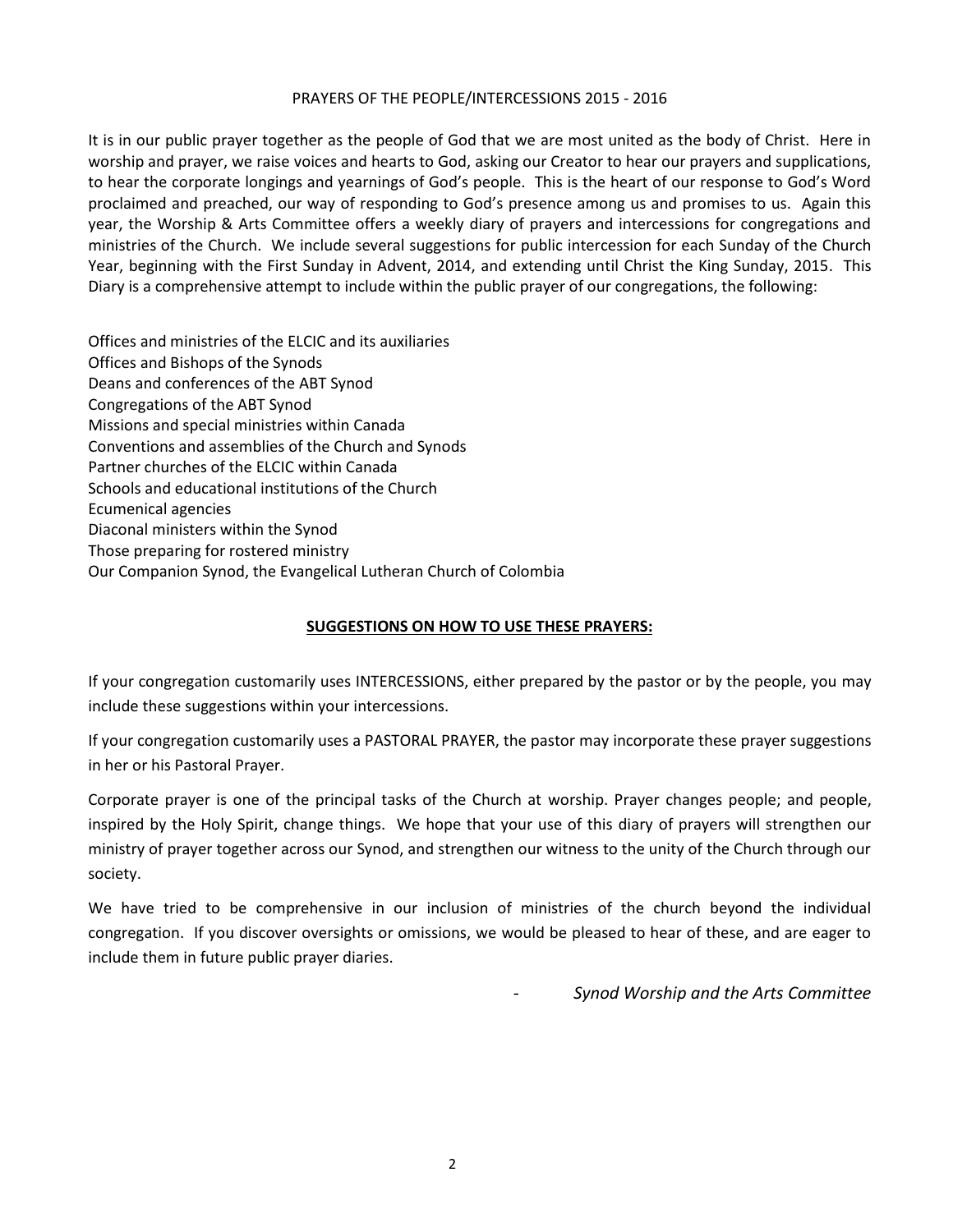## NOVEMBER 29, 2015: First Sunday of Advent

for Bishop Susan Johnson, National Bishop of the ELCIC, and for the National Church staff for retired bishops, pastors, diaconal ministers and other retired church leaders for Lutheran Church of the Master, Airdrie and St. John's Lutheran, Alberta Beach for our Companion Synod, The Evangelical Lutheran Church of Colombia, it's leaders and people for Executive Director, Bob Granke, and the staff of Canadian Lutheran World Relief for the Most Rev. Fred Hiltz, Primate of the Anglican Church in Canada for the Right Rev. Mark MacDonald, National Indigenous Bishop of the Anglican Church in Canada

## DECEMBER 06, 2015: Second Sunday of Advent

for Rev. Dr. Larry Kochendorfer, Bishop of our synod, and for the synod staff, rostered members and people of our synod

for the pastor and/or diaconal minister of your congregation

for Amisk Park Lutheran, Amisk, and St. Joseph Lutheran, Armena

for the bishop, pastors, and people of the Evangelical Lutheran Church of El Salvador

for the students, faculty, and staff of the University of Alberta – Augustana Campus, Camrose

for The Right Rev. David Parsons, Anglican Bishop of the Arctic, and for the staff, priests, and people of the Anglican Diocese of the Arctic

for all candidates for Rostered Ministry

## DECEMBER 13, 2015: Third Sunday of Advent

for Bishop Greg Mohr, Bishop of the Synod of British Columbia, and for the synod staff, and rostered members, and people of the Synod of British Columbia

for our Lutheran Campus Ministries in Canada, and for \_\_\_\_\_\_\_, chaplain of \_\_\_\_\_\_\_\_\_ University/College

for Scandia Lutheran, Armena and Zion Lutheran, Athabasca

for the bishops, pastors and people of the Lutheran Church of Cameroon, Africa

for the pastors, pilots and staff of the Lutheran Association of Missionaries and Pilots

for The Right Rev. Jane Alexander, Anglican Bishop of Edmonton, and for the staff, priests and people of the diocese

for Bishop Munib Younan, pastors and people of the Evangelical Lutheran Church in Jordan and the Holy Land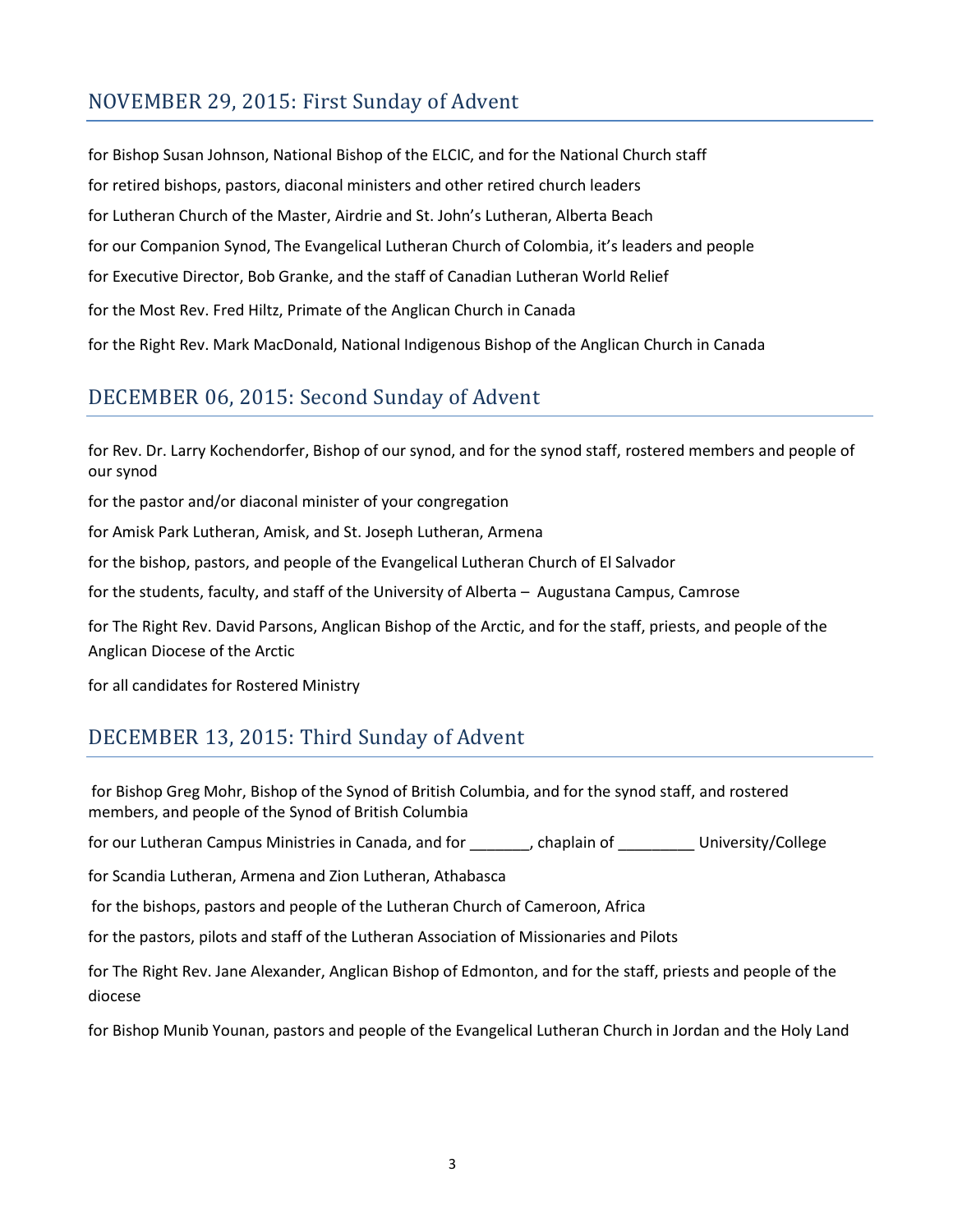# DECEMBER 20, 2015: Fourth Sunday of Advent

for Bishop Sidney Haugen, Bishop of the Saskatchewan Synod, and for the synod staff, rostered members and people of the Saskatchewan Synod

for Spiritual Directors in the Synod of Alberta and the Territories

for St. Michael (Mystery Lake), Barrhead and Zion Lutheran, Bashaw

for the primate, bishops, priests, and people of the Church of Sweden and the Evangelical Lutheran Church of Denmark

for the students, faculty, and staff of Lutheran Theological Seminary, Saskatoon, Saskatchewan

for The Right Rev. Fraser Lawton, Anglican bishop of Athabasca, and the staff, priests, and people of the Anglican Diocese of Athabasca

### DECEMBER 25, 2015: Nativity of Our Lord, Christmas Day

for Bishop Elaine Sauer, Bishop of the Synod of Manitoba/ Northwestern Ontario, and for the synod staff, rostered members and people of the Synod of Manitoba/Northwestern Ontario

for all church volunteers in our congregations

for St. Peters Lutheran, Bashaw and Skudesness Lutheran, Bawlf

for the bishops, priests, and people of the Church of Norway

for the ministry of On Eagle's Wings

for The Right Rev. Greg Kerr-Wilson, Anglican bishop of Calgary, and the staff, priests, and people of the Anglican Diocese of Calgary

## DECEMBER 27, 2015: First Sunday of Christmas

for Bishop Michael Pryse, Bishop of the Eastern Synod, and for the Eastern Synod staff, and for rostered members and people of the Eastern Synod

for all Conference council members and your congregation's council members

for parish nurses and all who serve in the area of healing

for Bawlf Lutheran, Bawlf and Grace Lutheran, Bentley

for the bishops, pastors and people of the Lutheran Church of Guyana, South America

for the students, faculty, and staff of Waterloo Lutheran Seminary, Waterloo, Ontario

for The Right Rev Larry Robertson, Anglican Bishop of the Yukon, and for the staff, and the priests and people of the Anglican Diocese of the Yukon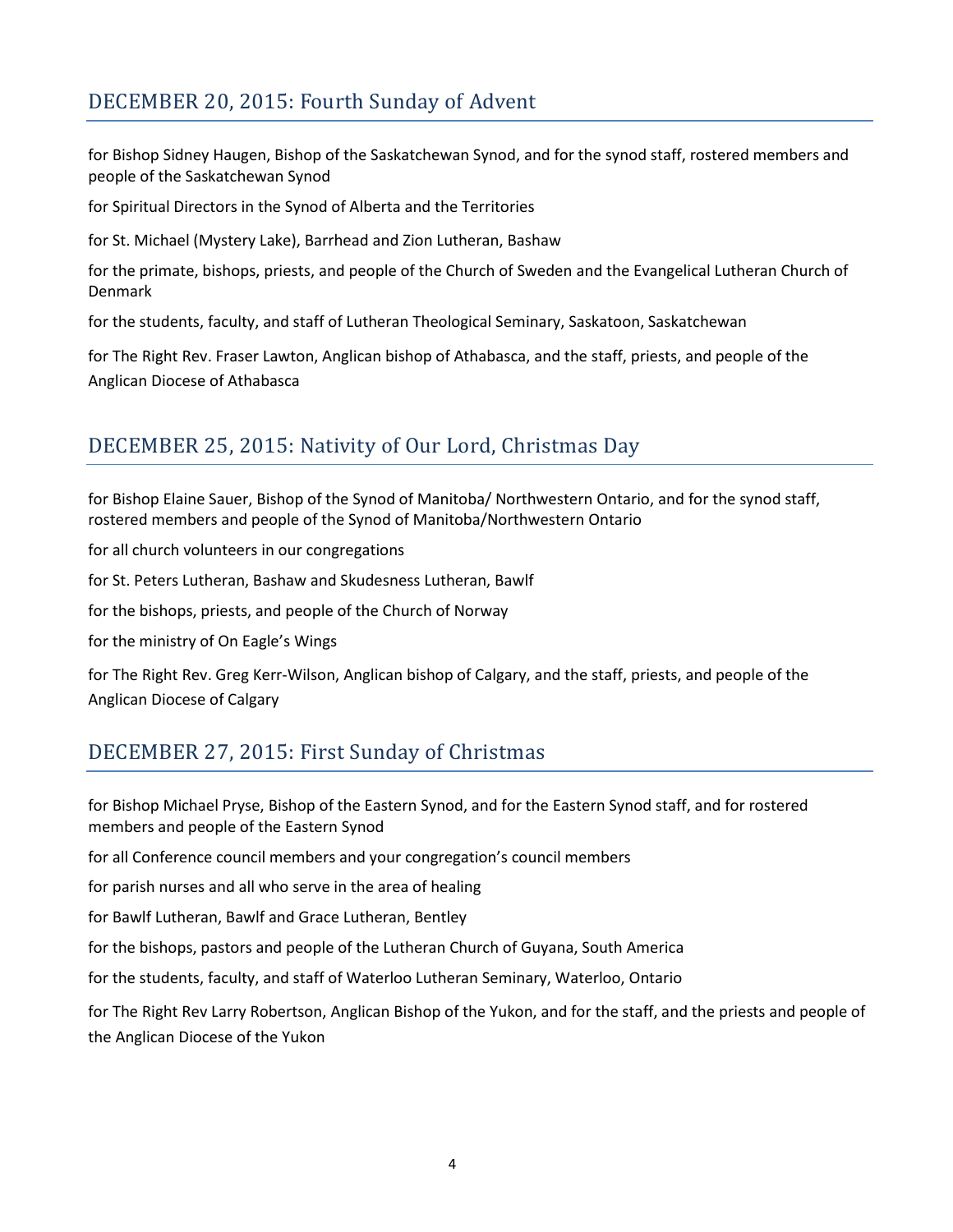# JANUARY 03, 2016: Second Sunday of Christmas

for the National Church Council and national committee members

for Rev. Trish Schmermund, Dean of the Northern Conference and the rostered leaders and people of the Northern Conference

for the pastors and chaplains of health care institutions, correctional institutions, and other special ministries

for Spirit of Grace Lutheran, Brooks and St Paul Lutheran, Burstall

for rostered members and people of the Evangelical Lutheran Church in America

for Kairos and all who work for Canadian ecumenical justice initiatives

for the bishops, priests, and people of the Roman Catholic Church in Canada

(The ELCIC acknowledges with sadness that several of our family congregations and family members have chosen to leave this church. We would like to be clear that our thoughts and prayers remain with them as they carry on Christ's ministry. We will include these congregations and former members in our weekly prayers as we do member congregations of this church. We will continue to look for opportunities to alleviate suffering in, and to care for, the communities we serve together)

*God of all, as Jesus prayed for unity among his followers, we acknowledge with sadness the people and congregations formerly of the ELCIC, and we pray for their well-being and our continuing partnership in ministries to alleviate suffering and to care for the communities and world we serve together. Amen.*

#### JANUARY 10, 2016: Baptism of Our Lord

for Bishop Susan Johnson, National Bishop of the ELCIC, and for the National Church staff

for Rev. Eleanor Ness, Dean of the East Central Conference and the rostered leaders and people of the East Central Conference

for all spouses and families of ordained and diaconal ministers

for Advent Lutheran, Calgary and All Saints Lutheran, Calgary

for the bishops, priests and people of the Church of Iceland

for all in our church who work for ecumenical cooperation, seeking the unity of the church

for the pastors and people of the Reformed Church of Canada

### JANUARY 17, 2016: Second Sunday after Epiphany

for Rev. Dr. Larry Kochendorfer, Bishop of our synod, and for the synod staff, rostered members and people of our synod

for Rev. Kathy Calkins, Dean of the West Central Conference and the rostered leaders and people of the West Central Conference

for the Synod's 'En Mision con El Salvador/In Mission with El Salvador' ministry and its staff, Rev. Dr. Brian Rude

for Lutheran Church of Our Saviour, Calgary and Lutheran Church of the Cross, Calgary

for the pastors and people of the Lutheran Church in Namibia

for the students, faculty, and staff of the Canadian Lutheran Bible Institute, Camrose

for the officers and people of the Salvation Army of Canada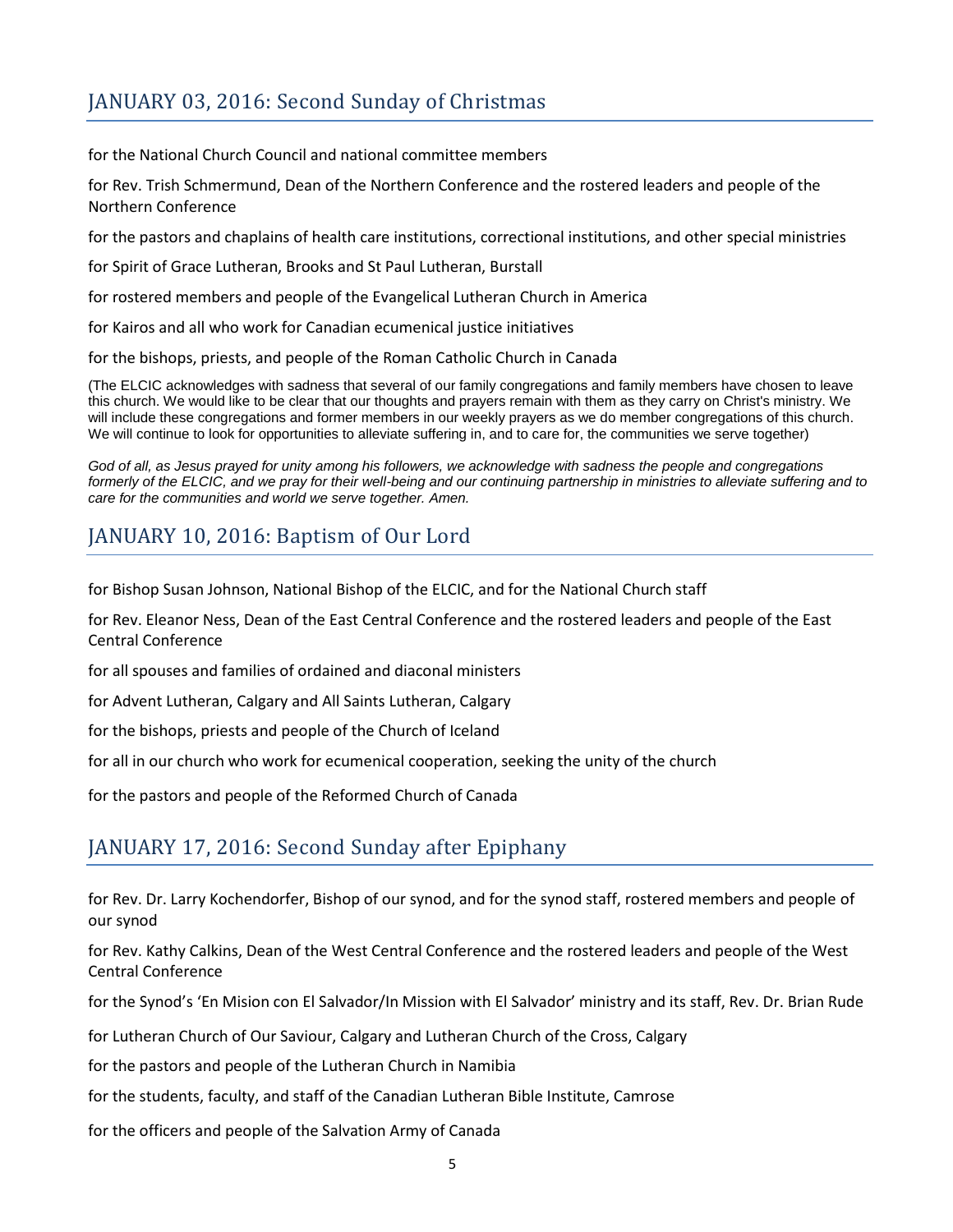# JANUARY 24, 2016: Third Sunday after Epiphany

for Bishop Greg Mohr, Bishop of the Synod of British Columbia, and for the synod staff, and rostered for Rev. Reg Berg, Dean of the Southern Conference and the rostered leaders and people of the Southern Conference for all parish workers and youth workers in our synod for all who gather for the Annual Synod Study Conference in Canmore for Emmanuel Lutheran Community, Calgary and First Lutheran, Calgary for the bishops, pastors, and people of the Lutheran Churches of Germany for the chaplains and staff of the Bethany Group Care Facilities and of the Good Samaritan Society for the pastors and people of the Mennonite Churches of Canada,

# JANUARY 31, 2016: Fourth Sunday after Epiphany

for Bishop Sidney Haugen, Bishop of the Saskatchewan Synod, and for the synod staff, rostered members and people of the Saskatchewan Synod

for Rev. Kristian Wold, Dean of the Southwestern Conference and the rostered leaders and people of the Southwestern Conference

for national and synodical archivists and those who keep available the work of church history and leaders of the past

for Highwood Lutheran, Calgary and Hope Lutheran, Calgary

for the pastors and people of the Evangelical Lutheran Church of the Augsburg Confession in Hungary

for the students, faculty, and staff of Luther College, Regina, Saskatchewan

for the pastors and people of the Pentecostal Churches in Canada

## FEBRUARY 07, 2016: Transfiguration of Our Lord

for Bishop Elaine Sauer, Bishop of the Synod of Manitoba/ Northwestern Ontario, and for the synod staff, rostered members and people of the Synod of Manitoba/Northwestern Ontario

for all Conference council members and your congregation's council members

for Hosanna Chinese Lutheran, Calgary and Prince of Faith Lutheran, Calgary

for the pastors and people of the Lutheran Church of Hong Kong

for all who work in agencies that minister to the poor and homeless in your community,

for the ministers and people of the United Church of Canada,

for Bishop Munib Younan, pastors and people of the Evangelical Lutheran Church in Jordan and the Holy Land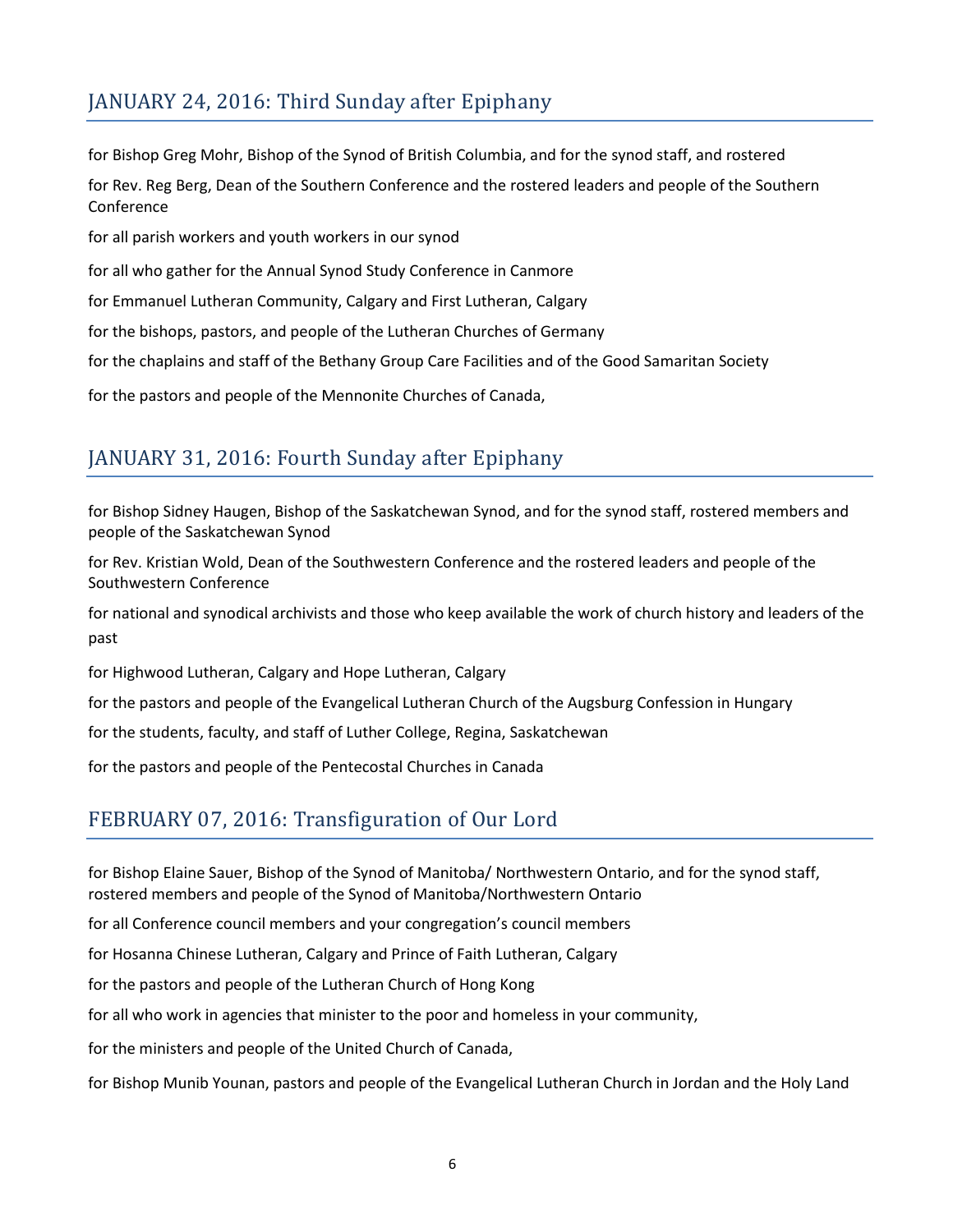## FEBRUARY 14, 2016: First Sunday in Lent

for Bishop Michael Pryse, Bishop of the Eastern Synod, and for the Eastern Synod staff, and for rostered members and people of the Eastern Synod

for our Lutheran Campus Ministries in Canada and especially for Rev. Craig Wentland, Chaplain at University of Alberta, Augustana Campus

for those who serve as interim ministers, and for parishes who await pastoral leadership

for Shepherd of the Hills Lutheran, Calgary and St. John Lutheran, Calgary

for the rostered members and people of the Lutheran Church of Estonia

for the Lutheran World Federation, its President, General Secretary and staff

for the ministers and people of the Baptist Churches in Canada,

### FEBRUARY 21, 2016: Second Sunday in Lent

for the National Church Council and national committee members

for our Lutheran Campus Ministries in Canada and especially for Chaplain Lisa Waites, chaplain at Ecumenical Campus Ministry, Medicine Hat

for Trinity Lutheran, Calgary and Abundant Life Lutheran, Calgary

for the pastors and people of the Evangelical Lutheran Church of Chile

for the Canadian Council of Churches, its President, and its General Secretary

for the moderator, ministers, and people of the Presbyterian Church of Canada

### FEBRUARY 28, 2016: Third Sunday in Lent

for Bishop Susan Johnson, National Bishop of the ELCIC, and for the National Church staff

for our Lutheran Campus Ministries in Canada and especially for Rev. Margaret Propp, Chaplain of Lutheran Campus Ministry, University of Calgary

for those preparing for diaconal or ordained ministry

for Bethel Lutheran, Camrose and Messiah Lutheran, Camrose

for the pastors and people of the Evangelical Lutheran Church of Japan

for the World Council of Churches, its President, General Secretary and staff

for the President, pastors and people of the Lutheran Church-Canada,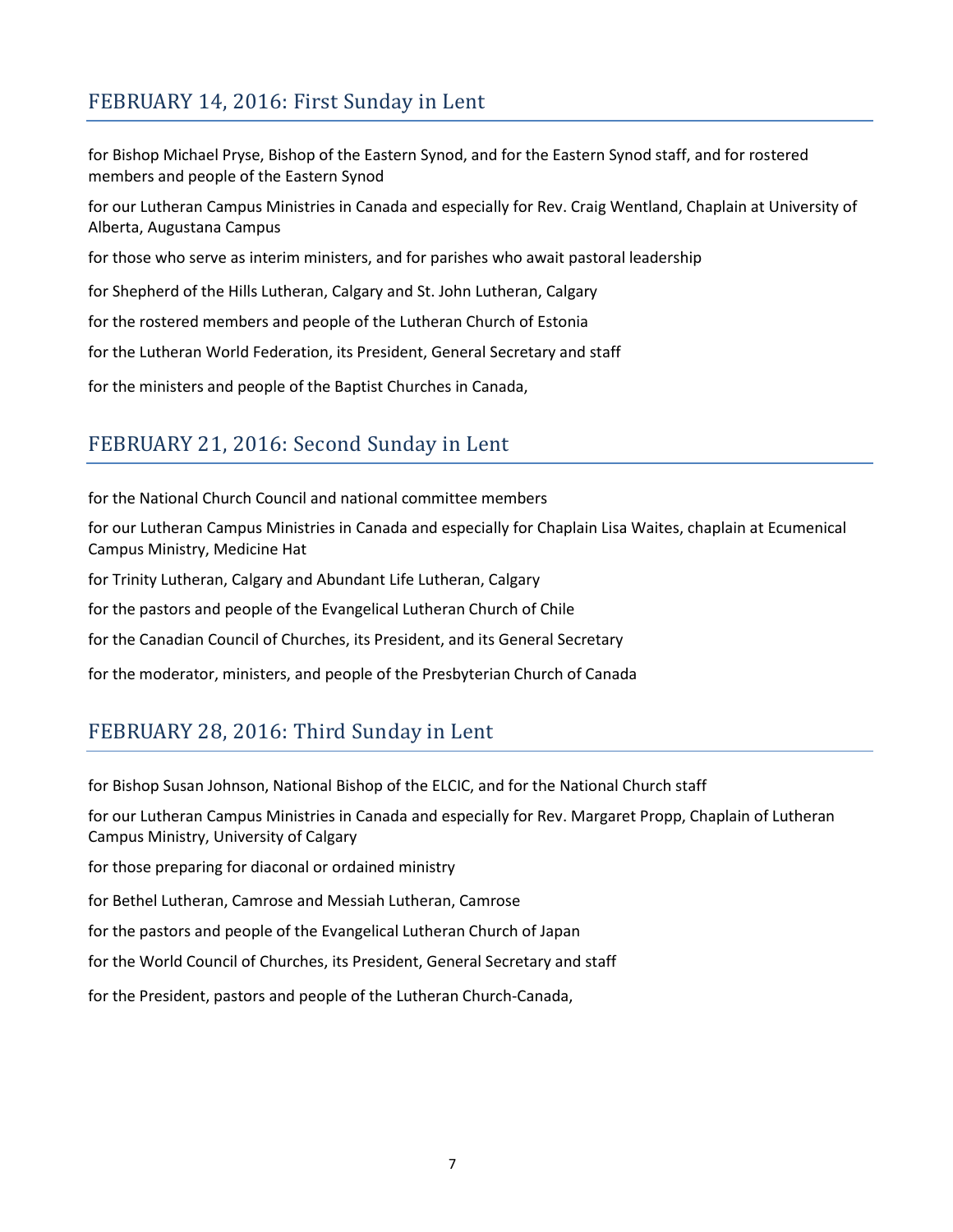## MARCH 07, 2016: Fourth Sunday in Lent

for Rev. Dr. Larry Kochendorfer, Bishop of our synod, and for the synod staff, rostered members and people of our synod

for our Lutheran Campus Ministries in Canada and especially for Rev. Richard Reimer, Chaplain of Lutheran Campus Ministry, University of Alberta

for all who are serving as interns

for Solor Lutheran, Chinook and Saron Lutheran, Clive

for the pastors and people of the Lutheran Churches of South Africa

for the Most Rev. Fred Hiltz, Primate of the Anglican Church in Canada

for the Right Rev. Mark MacDonald, National Indigenous Bishop of the Anglican Church in Canada

#### MARCH 14, 2016: Fifth Sunday in Lent

for Bishop Greg Mohr, Bishop of the Synod of British Columbia, and for the synod staff, and rostered members, and people of the Synod of British Columbia

for our Lutheran Campus Ministries in Canada and especially for Rev. Cannon Erin Philips, Chaplain for the University of Lethbridge and Lethbridge Community College

for Lakeland Lutheran, Cold Lake and Emmanuel Lutheran, Czar

for the pastors and people of the Lutheran Church of Australia

for Lutheran ethnic ministries and their pastors, leaders and people

for The Right Rev. David Parsons, Anglican Bishop of the Arctic, and for the staff, priests, and people of the Anglican Diocese of the Arctic

for all students and candidates for Rostered Ministry, especially \_\_\_\_\_\_\_\_\_\_\_\_\_\_\_

#### MARCH 21, 2016: Passion Sunday

for Bishop Sidney Haugen, Bishop of the Saskatchewan Synod, and for the synod staff, rostered members and people of the Saskatchewan Synod

for our Lutheran Campus Ministries in Canada and especially for Rev. Jason Anderson, Chaplain for the Northern Alberta Institute of Technology

for the members of our synod council and synod committees

for all congregations struggling with pastoral vacancy, as they anticipate and await rostered ministry

for Edberg Lutheran, Edberg and Ascension Lutheran, Edmonton

for the students, faculty, and staff of Lutheran Collegiate Bible Institute, Outlook, Saskatchewan

for The Right Rev. Jane Alexander, Anglican Bishop of Edmonton, and for the staff, priests and people of the Anglican Diocese of Edmonton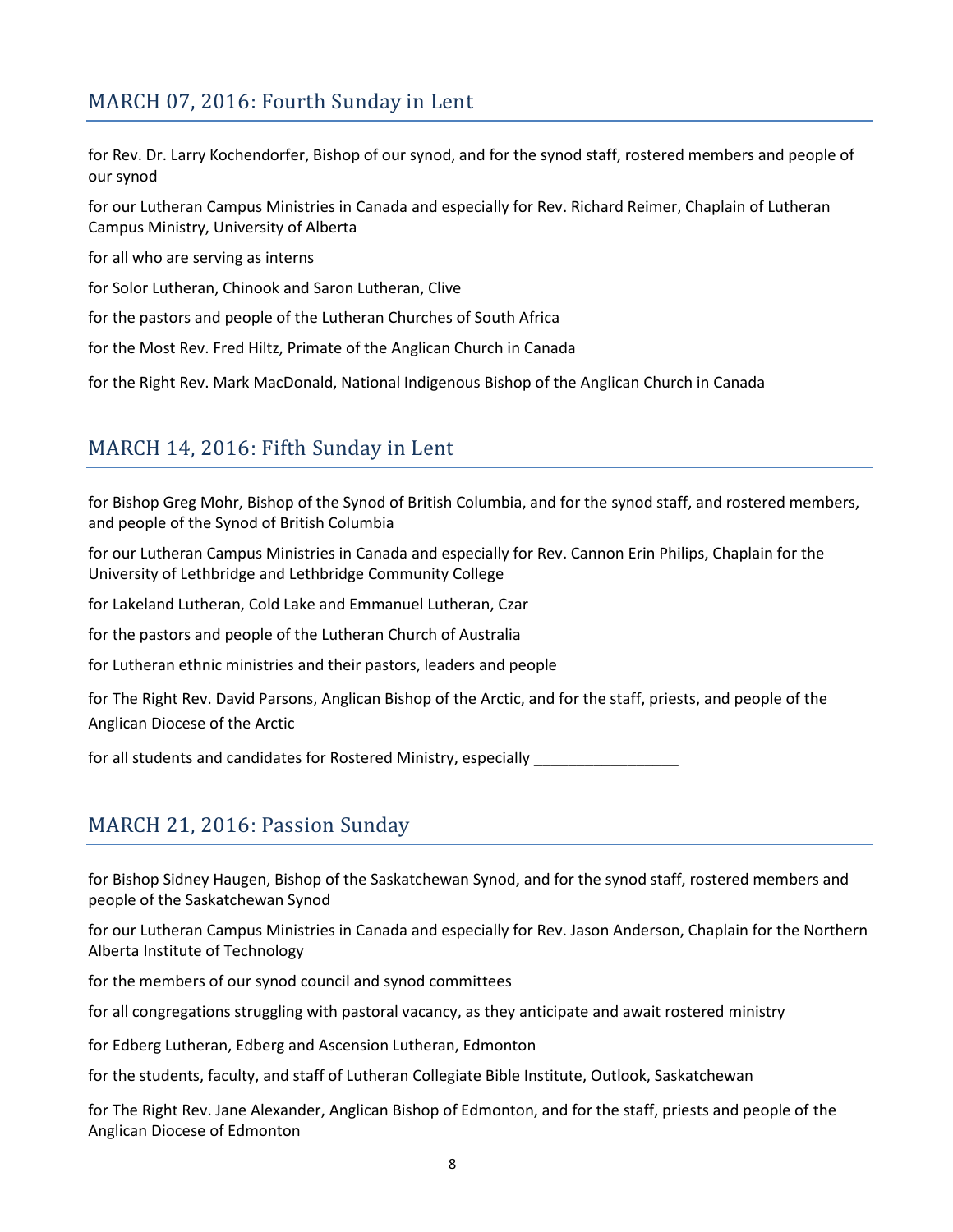## MARCH 27, 2016: Resurrection of Our Lord

for Bishop Elaine Sauer, Bishop of the Synod of Manitoba/ Northwestern Ontario, and for the synod staff, rostered members and people of the Synod of Manitoba/Northwestern Ontario

for retired bishops, pastors, diaconal ministers and other retired church leaders

for Edmonton New Life Chinese Lutheran, Edmonton and Holy Spirit Lutheran, Edmonton

for the pastors and people of the Evangelical Lutheran Church of Argentina

for the members of the Lutheran Deaconess Community

for The Right Rev. Fraser Lawton, Anglican bishop of Athabasca, and the staff, priests, and people of the Anglican Diocese of Athabasca

### APRIL 03, 2016: Second Sunday in Easter

for Bishop Michael Pryse, Bishop of the Eastern Synod, and for the Eastern Synod staff, and for rostered members and people of the Eastern Synod

for the pastor and/or diaconal minister of your congregation

for Hope Lutheran, Edmonton and Hosanna, Edmonton

for the pastors and people of the Lutheran Church in Tanzania

for all those who have lost their lives in violent conflict, and for peace throughout the world

for The Right Rev. Greg Kerr-Wilson, Anglican bishop of Calgary, and the staff, priests, and people of the Anglican Diocese of Calgary

God of all, as Jesus prayed for unity among his followers, we acknowledge with sadness the people and congregations *formerly of the ELCIC, and we pray for their well-being and our continuing partnership in ministries to alleviate suffering and to care for the communities and world we serve together. Amen.*

### APRIL 10, 2016: Third Sunday in Easter

for the National Church Council and national committee members

for Lord of Life Lutheran, Edmonton and Mount Zion Lutheran, Edmonton

for the pastors and people of the Evangelical Lutheran Church of Brazil

for the World Mission Prayer League and all those serving in this organization

for all who are serving as interns

for The Right Rev Larry Robertson, Anglican Bishop of the Yukon, and for the staff, and the priests and people of the Anglican Diocese of the Yukon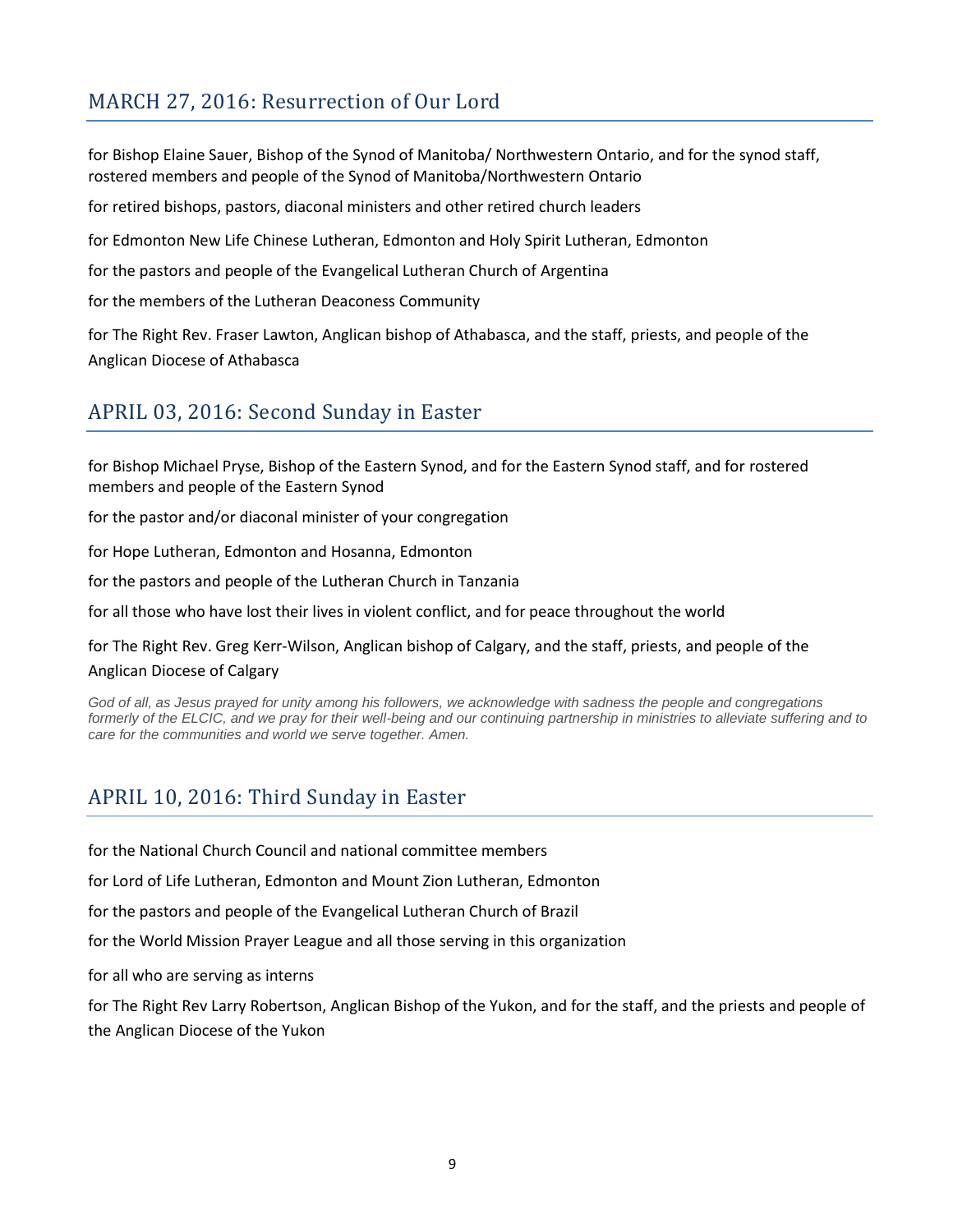## APRIL 17, 2016: Fourth Sunday in Easter

for Bishop Susan Johnson, National Bishop of the ELCIC, and for the National Church staff for Spiritual Directors; Diaconal Minister Faith Nostbakken and Rev. Ron Flamand for Our Savior Lutheran, Edmonton and St. John Lutheran, Edmonton for the bishops, priests, and people of the Church of Finland for the Calgary and Edmonton District Council of Churches, and all those who faithfully serve on these councils for the bishops, priests and people in the Roman Catholic Church of Canada

## APRIL 24, 2016: Fifth Sunday in Easter

for Rev. Dr. Larry Kochendorfer, Bishop of our synod, and for the synod staff, rostered members and people of our synod

for Rev. Kristian Wold, Dean of the Southwestern Conference and the rostered leaders and people of the Southwestern Conference

for all church volunteers in our congregations

for St. Paul Lutheran (Millwoods), Edmonton and St. Paul's Lutheran (Ellerslie), Edmonton

for our Companion Synod, The Evangelical Lutheran Church of Colombia, it's leaders and people

for the students, faculty, and staff of the University of Alberta – Augustana Campus, Camrose

for the bishops, priests, and people of the Orthodox Churches of Canada,

#### MAY 01, 2016: Sixth Sunday in Easter

for Bishop Greg Mohr, Bishop of the Synod of British Columbia, and for the synod staff, and rostered members, and people of the Synod of British Columbia

for parish nurses and all who serve in the area of healing

for Trinity Lutheran, Edmonton and Grace Lutheran, Edson

for the bishop, pastors, and people of the Evangelical Lutheran Church of El Salvador

for the pastors, pilots and staff of the Lutheran Association of Missionaries and Pilots

for the pastors and people of the Reformed Church of Canada

for Bishop Munib Younan, pastors and people of the Evangelical Lutheran Church in Jordan and the Holy Land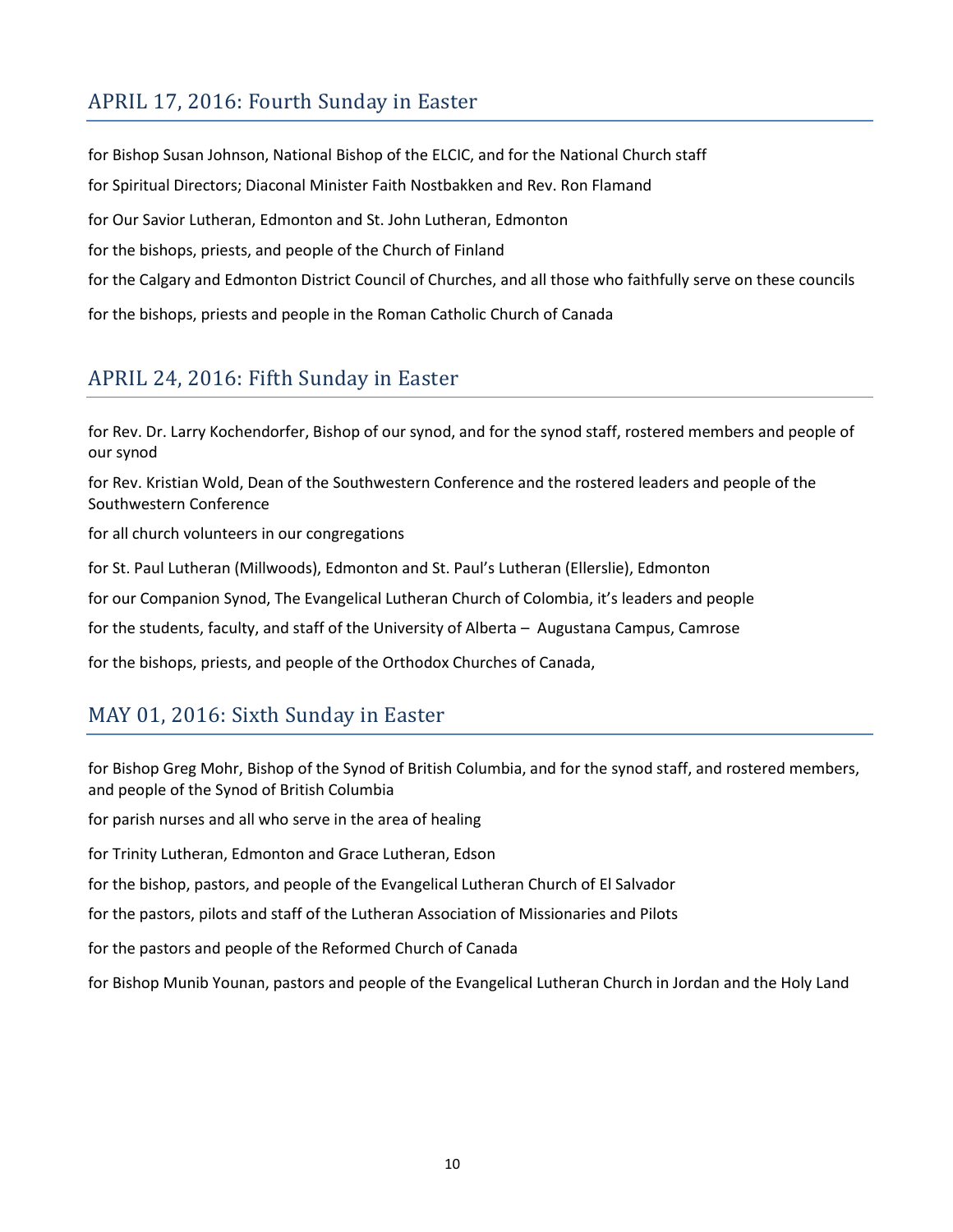## MAY 08, 2016: Seventh Sunday in Easter

for Bishop Sidney Haugen, Bishop of the Saskatchewan Synod, and for the synod staff, rostered members and people of the Saskatchewan Synod

for the pastors and chaplains of health care institutions, correctional institutions, and other special ministries

for Ibbestad Lutheran, Enchant and Hope Lutheran, Forestburg

for the bishops, pastors and people of the Lutheran Church of Cameroon, Africa

for the students, faculty, and staff of Lutheran Theological Seminary, Saskatoon, Saskatchewan

for the officers and people of the Salvation Army of Canada

#### MAY 15, 2016: Day of Pentecost

for Bishop Elaine Sauer, Bishop of the Synod of Manitoba/ Northwestern Ontario, and for the synod staff, rostered members and people of the Synod of Manitoba/Northwestern Ontario

for all spouses and families of ordained and diaconal ministers

for Christ the King Lutheran, Ft. McMurray and Trinity Lutheran, Grande Prairie

for the primate, bishops, priests, and people of the Church of Sweden and the Evangelical Lutheran Church of Denmark

for the ministry of On Eagle's Wings

for the pastors and people of the Mennonite Churches of Canada,

### MAY 22, 2016: The Holy Trinity

for Bishop Michael Pryse, Bishop of the Eastern Synod, and for the Eastern Synod staff, and for rostered members and people of the Eastern Synod

for the Synod's 'En Mision con El Salvador/In Mission with El Salvador' ministry and its staff, Rev. Dr. Brian Rude

for Redeemer Lutheran, Hanna and Our Saviour Lutheran, Hay Lakes

for the bishops, priests, and people of the Church of Norway

for the students, faculty, and staff of Waterloo Lutheran Seminary, Waterloo, Ontario

for the pastors and people of the Pentecostal Churches in Canada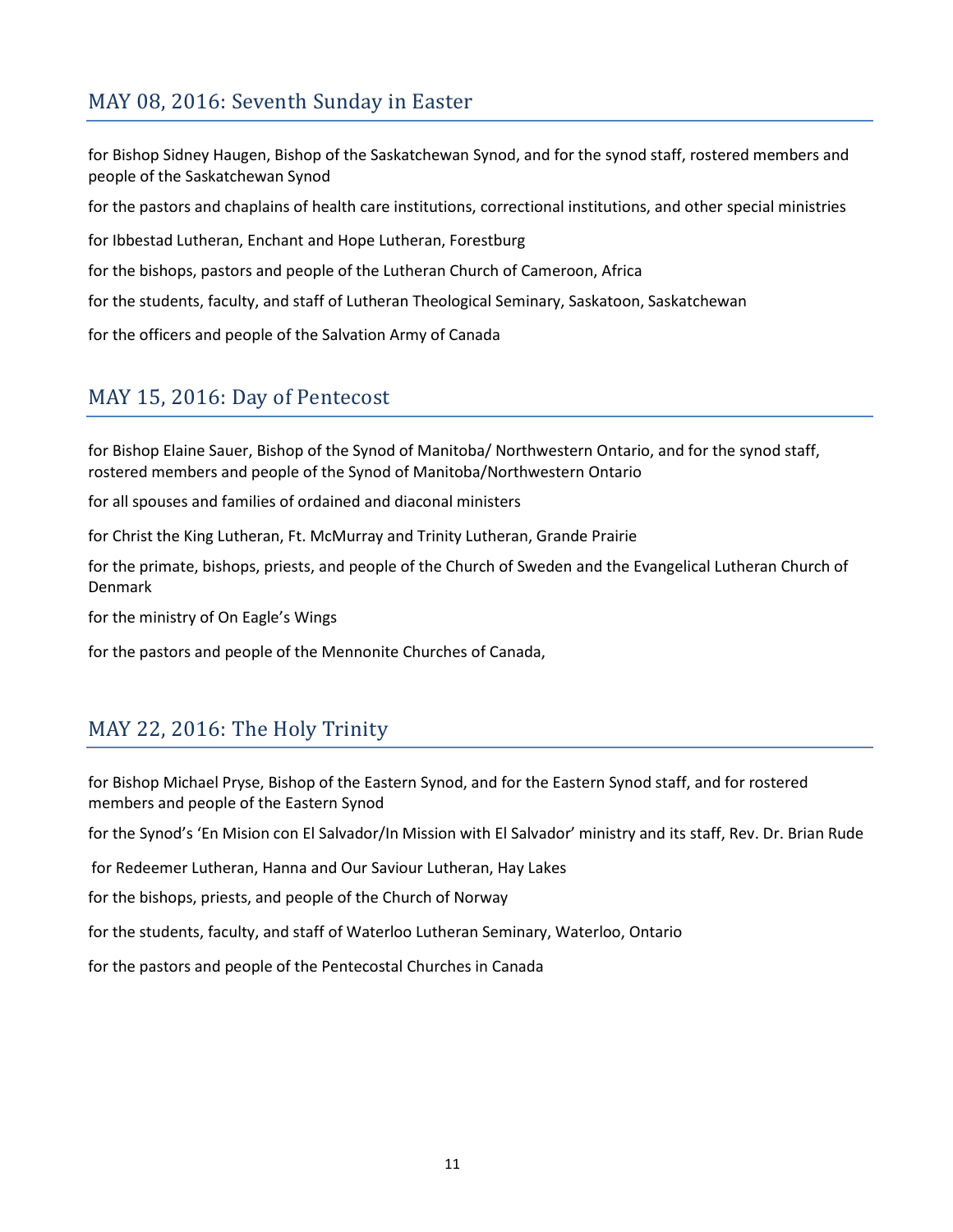## MAY 29, 2016: Second Sunday after Pentecost – Lectionary 9

for the National Church Council and national committee members for all parish workers and youth workers in our synod for Bethlehem Lutheran, Hilda and Grace Lutheran, Hinton for the bishops, pastors and people of the Lutheran Church of Guyana, South America for Kairos and all who work for Canadian ecumenical justice initiatives for the ministers and people of the United Church of Canada,

#### JUNE 05, 2016: Third Sunday after Pentecost – Lectionary 10

for Bishop Susan Johnson, National Bishop of the ELCIC, and for the National Church staff for preparations for Vacation Bible School ministry for Zion Lutheran, Holden and Bethany Lutheran, Hughenden for rostered members and people of the Evangelical Lutheran Church in America for all in our church who work for ecumenical cooperation, seeking the unity of the church for the ministers and people of the Baptist Churches in Canada,

### JUNE 12, 2016: Fourth Sunday after Pentecost – Lectionary 11

for Rev. Dr. Larry Kochendorfer, Bishop of our synod, and for the synod staff, rostered members and people of our synod

for preparations for the 16<sup>th</sup> Biennial Synod Convention, and the delegates who travel to attend in Camrose

for Peace Lutheran, Innisfail and Jasper Lutheran, Jasper

for the bishops, priests and people of the Church of Iceland

for the students, faculty, and staff of the Canadian Lutheran Bible Institute, Camrose

for the moderator, ministers, and people of the Presbyterian Church of Canada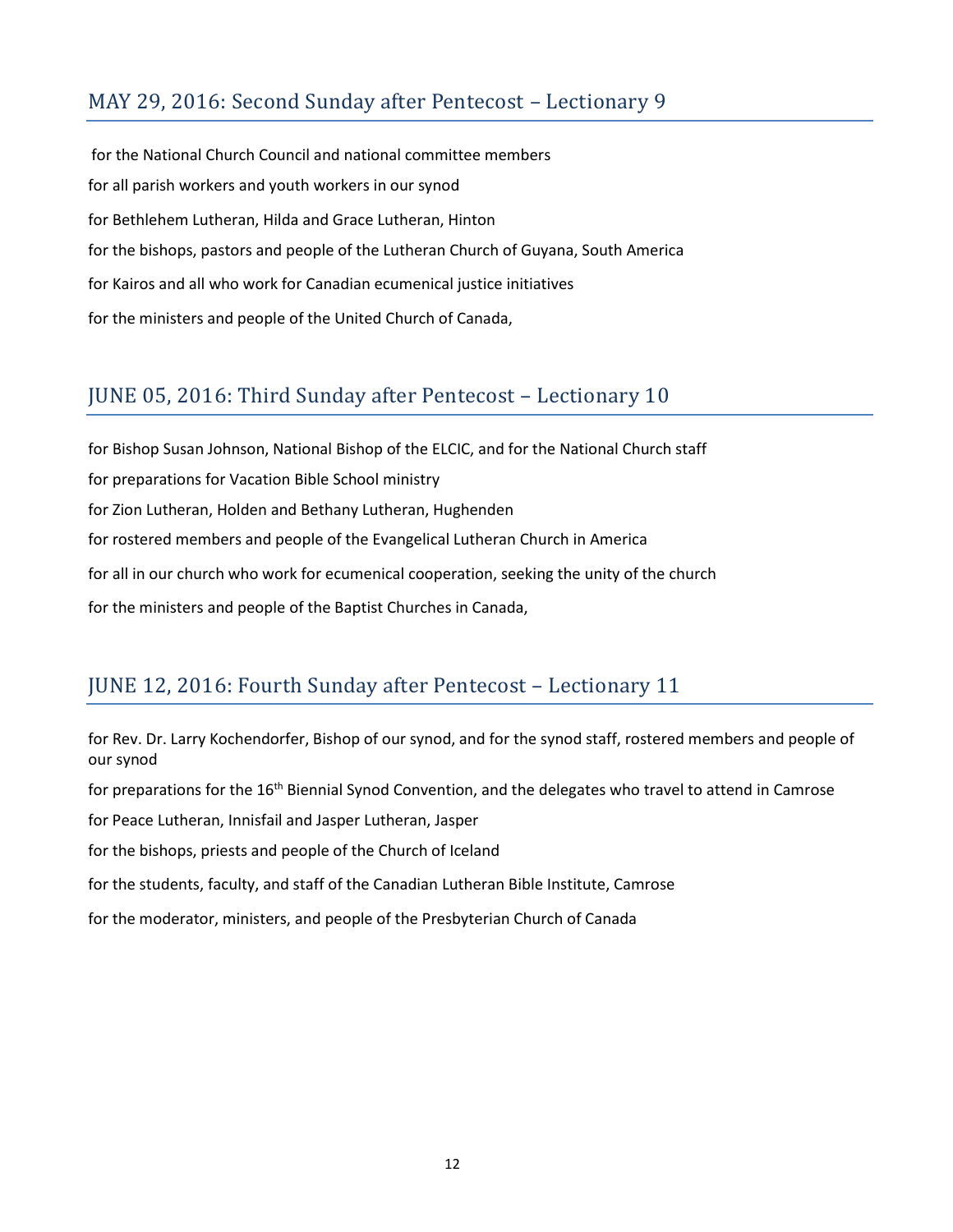## JUNE 19, 2016: Fifth Sunday after Pentecost – Lectionary 12

for Bishop Greg Mohr, Bishop of the Synod of British Columbia, and for the synod staff, and rostered members, and people of the Synod of British Columbia

for the conclusion of the 16<sup>th</sup> Biennial Synod Convention, and the delegates who travel home from Camrose

for Rainy Hills Lutheran, Jenner and Calvary Lutheran, La Glace

for the pastors and people of the Lutheran Church in Namibia

for the chaplains and staff of the Bethany Group Care Facilities and of the Good Samaritan Society

for the President, pastors and people of the Lutheran Church-Canada,

#### JUNE 26, 2016: Sixth Sunday after Pentecost – Lectionary 13

for Bishop Sidney Haugen, Bishop of the Saskatchewan Synod, and for the synod staff, rostered members and people of the Saskatchewan Synod

for our nation and our elected leaders

for the Outdoor Ministry of our synod, and for **Lutheran Camp** 

for Lord of Glory Lutheran, Lac La Biche and Grace Lutheran, Leduc

for the bishops, pastors, and people of the Lutheran Churches of Germany

for the students, faculty, and staff of Luther College, Regina, Saskatchewan

for the Most Rev. Fred Hiltz, Primate of the Anglican Church in Canada

for the Right Rev. Mark MacDonald, National Indigenous Bishop of the Anglican Church in Canada

### JULY 03, 2016: Seventh Sunday after Pentecost – Lectionary 14

for Bishop Elaine Sauer, Bishop of the Synod of Manitoba/ Northwestern Ontario, and for the synod staff, rostered members and people of the Synod of Manitoba/Northwestern Ontario

for all who gather for the National Convention in Edmonton

for those who serve as interim ministers, and for parishes who await pastoral leadership

for Peace Lutheran, Leduc and Christ Trinity Lutheran, Lethbridge

for the pastors and people of the Evangelical Lutheran Church of the Augsburg Confession in Hungary

for all who work in agencies that minister to the poor and homeless in your community,

for The Right Rev. David Parsons, Anglican Bishop of the Arctic, and for the staff, priests, and people of the Anglican Diocese of the Arctic

for all candidates for Rostered Ministry, especially

God of all, as Jesus prayed for unity among his followers, we acknowledge with sadness the people and congregations *formerly of the ELCIC, and we pray for their well-being and our continuing partnership in ministries to alleviate suffering and to care for the communities and world we serve together. Amen.*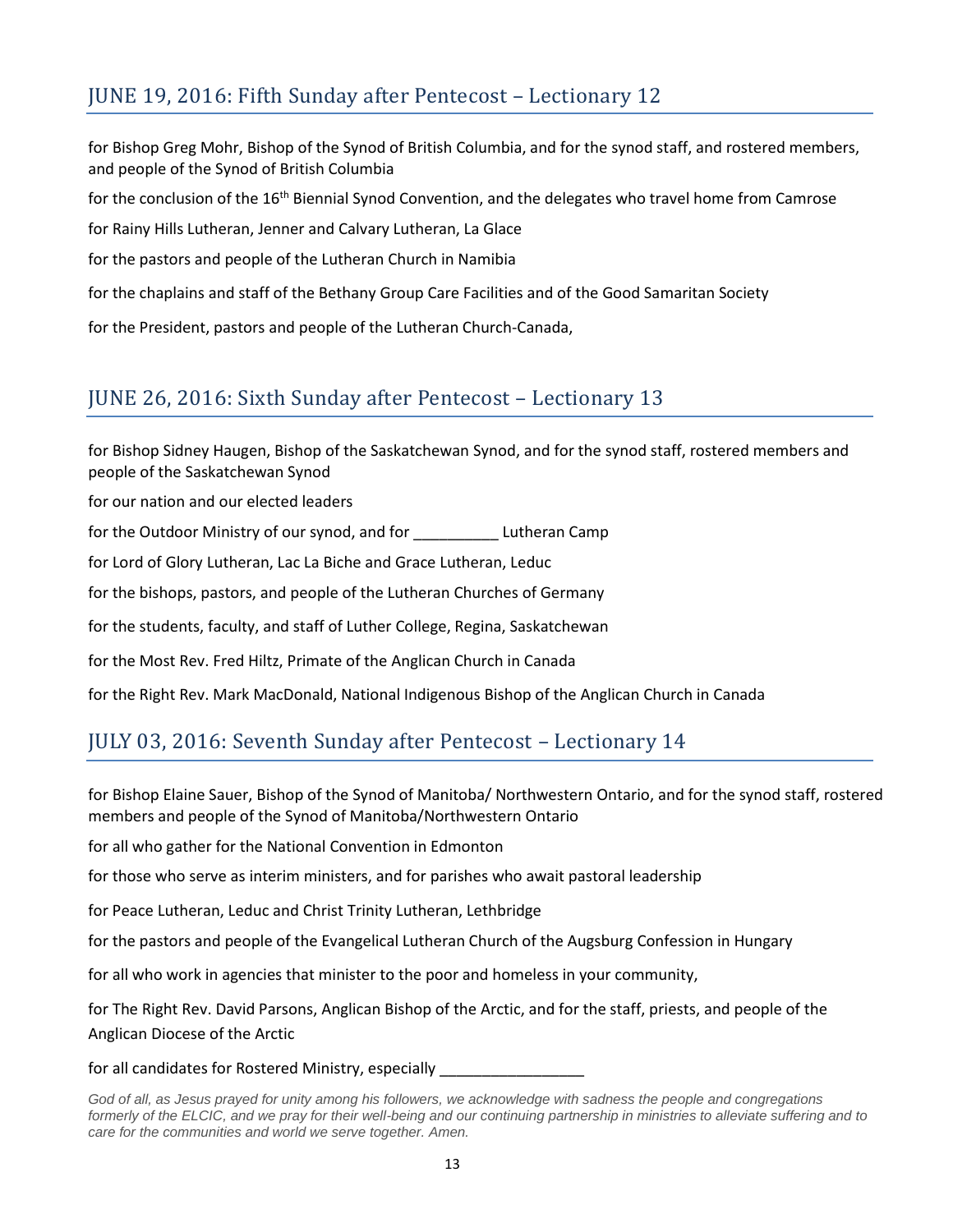## JULY 10, 2016: Eighth Sunday after Pentecost – Lectionary 15

for Bishop Michael Pryse, Bishop of the Eastern Synod, and for the Eastern Synod staff, and for rostered members and people of the Eastern Synod for all who travel home from the National Convention in Edmonton for Lutheran Church of the Good Shepherd, Lethbridge and Bethany Lutheran, Lomond for the pastors and people of the Lutheran Church of Hong Kong for the Lutheran World Federation, its President, General Secretary and staff for The Right Rev. Jane Alexander, Anglican Bishop of Edmonton, and for the staff, priests and people of the

Anglican Diocese of Edmonton

### JULY 17, 2016: Ninth Sunday after Pentecost – Lectionary 16

for Bishop Susan Johnson, National Bishop of the ELCIC, and for the National Church staff

for the National Church Council and national committee members

for St. Peter Lutheran, Medicine Hat and Unity Lutheran, Medicine Hat

for the rostered members and people of the Lutheran Church of Estonia

for the Canadian Council of Churches, its President, and its General Secretary

for The Right Rev. Fraser Lawton, Anglican bishop of Athabasca, and the staff, priests, and people of the Anglican Diocese of Athabasca

## JULY 24, 2016: Tenth Sunday after Pentecost – Lectionary 17

for Rev. Dr. Larry Kochendorfer, Bishop of our synod, and for the synod staff, rostered members and people of our synod

for all who are serving as interns

for St. Peter's Lutheran, Millet and Hope Lutheran, Milo

for the pastors and people of the Evangelical Lutheran Church of Chile

for the World Council of Churches, its President, General Secretary and staff

for The Right Rev. Greg Kerr-Wilson, Anglican bishop of Calgary, and the staff, priests, and people of the Anglican Diocese of Calgary

for Bishop Munib Younan, pastors and people of the Evangelical Lutheran Church in Jordan and the Holy Land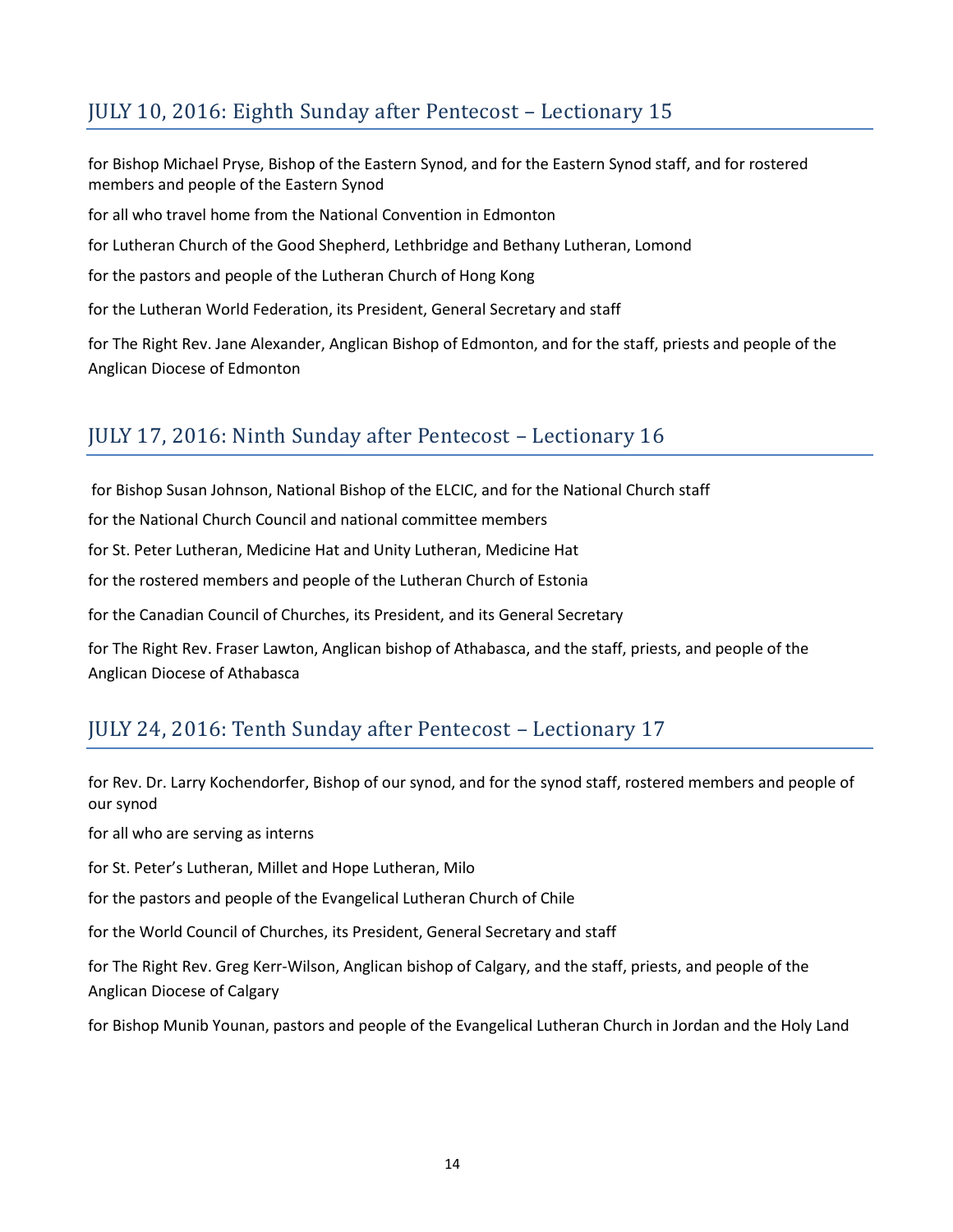## JULY 31, 2016: Eleventh Sunday after Pentecost – Lectionary 18

Bishop Greg Mohr, Bishop of the Synod of British Columbia, and for the synod staff, and rostered members, and people of the Synod of British Columbia

for Rev. Trish Schmermund, Dean of the Northern Conference and the rostered leaders and people of the Northern Conference

for all involved in Vacation Bible School ministry

for Bethesda Lutheran, New Norway and St. John Lutheran, New Sarepta

for the pastors and people of the Evangelical Lutheran Church of Japan

for the members of the Lutheran Deaconess Community

for The Right Rev Larry Robertson, Anglican Bishop of the Yukon, and for the staff, and the priests and people of the Anglican Diocese of the Yukon

#### AUGUST 07, 2016: Twelfth Sunday after Pentecost – Lectionary 19

for Bishop Sidney Haugen, Bishop of the Saskatchewan Synod, and for the synod staff, rostered members and people of the Saskatchewan Synod

for Rev. Eleanor Ness, Dean of the East Central Conference and the rostered leaders and people of the East Central Conference

for Holy Cross Lutheran, Okotoks and St. Paul's Lutheran, Olds

the pastors and people of the Lutheran Churches of South Africa

for Lutheran ethnic ministries and their pastors, leaders and people

for the bishops, priests, and people of the Roman Catholic Church in Canada

### AUGUST 14, 2016: Thirteenth Sunday after Pentecost – Lectionary 20

for Bishop Elaine Sauer, Bishop of the Synod of Manitoba/ Northwestern Ontario, and for the synod staff, rostered members and people of the Synod of Manitoba/Northwestern Ontario

for Rev. Kathy Calkins, Dean of the West Central Conference and the rostered leaders and people of the West Central Conference

for Central Lutheran, Provost and Lutheran Church of the Good Shepherd, Red Deer

for the youth groups and home team leaders who travel to attend the Canadian Lutheran Anglican Youth Gathering in Charlottetown, PEI

for the pastors and people of the Lutheran Church of Australia

for the students, faculty, and staff of Lutheran Collegiate Bible Institute, Outlook, Saskatchewan

for the pastors and people of the Reformed Church of Canada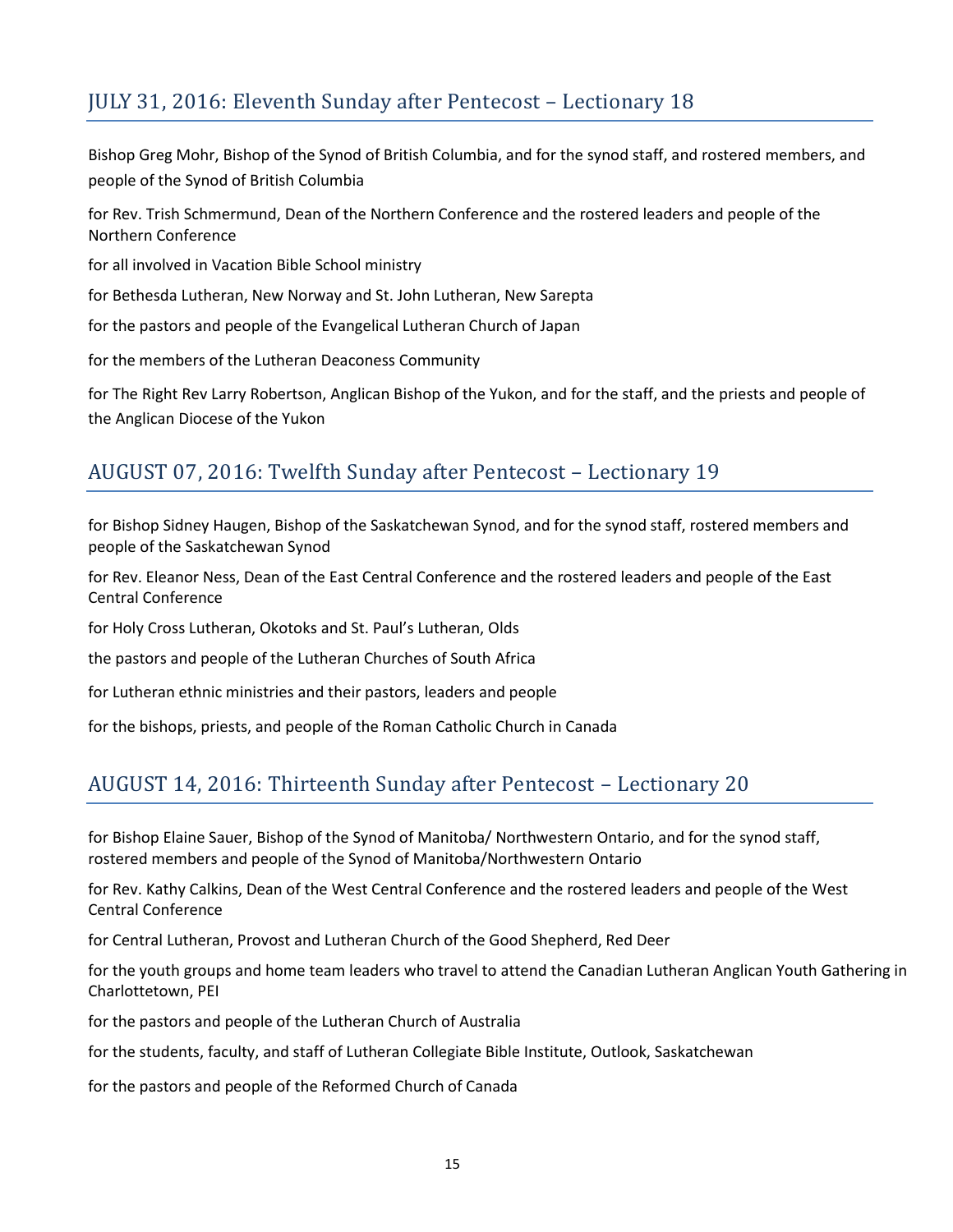## AUGUST 21, 2016: Fourteenth Sunday after Pentecost – Lectionary 21

for Bishop Michael Pryse, Bishop of the Eastern Synod, and for the Eastern Synod staff, and for rostered members and people of the Eastern Synod

for Rev. Reg Berg, Dean of the Southern Conference and the rostered leaders and people of the Southern Conference

for the members of our synod council and synod committees

for Partners in Christ Ecumenical Ministry, Rocky Mountain House and Faith Lutheran, Rolling Hills

for the youth groups and home team leaders who travel home from the Canadian Lutheran Anglican Youth Gathering in Charlottetown, PEI

for the pastors and people of the Mekane Jesus Lutheran Church of Ethiopia

for all those who have lost their lives in violent conflict, and for peace throughout the world

for the officers and people of the Salvation Army of Canada

#### AUGUST 28, 2016: Fifteenth Sunday after Pentecost – Lectionary 22

for the National Church Council and national committee members

for Rev. Kristian Wold, Dean of the Southwestern Conference and the rostered leaders and people of the Southwestern Conference

for all congregations struggling with pastoral vacancy, as they anticipate and await full-time ministry

for St. Paul Lutheran, Rolly View and Bethel Lutheran, Ryley

for the pastors and people of the Evangelical Lutheran Church of Argentina

for the World Mission Prayer League and all those serving in this organization

for the pastors and people of the Mennonite Churches of Canada

#### SEPTEMBER 04, 2016: Sixteenth Sunday after Pentecost – Lectionary 23

for Bishop Susan Johnson, National Bishop of the ELCIC, and for the National Church staff

for our Lutheran Campus Ministries in Canada and especially for Rev. Craig Wentland, Chaplain at University of Alberta, Augustana Campus

for all Conference council members and your congregation's council members

for retired bishops, pastors, diaconal ministers and other retired church leaders

for Bethania Lutheran, Sedgewick and Trinity Lutheran, Sedgewick

for the pastors and people of the Lutheran Church in Tanzania

for the Calgary and Edmonton District Council of Churches, and all those who faithfully serve on these councils

for the pastors and people of the Pentecostal Churches in Canada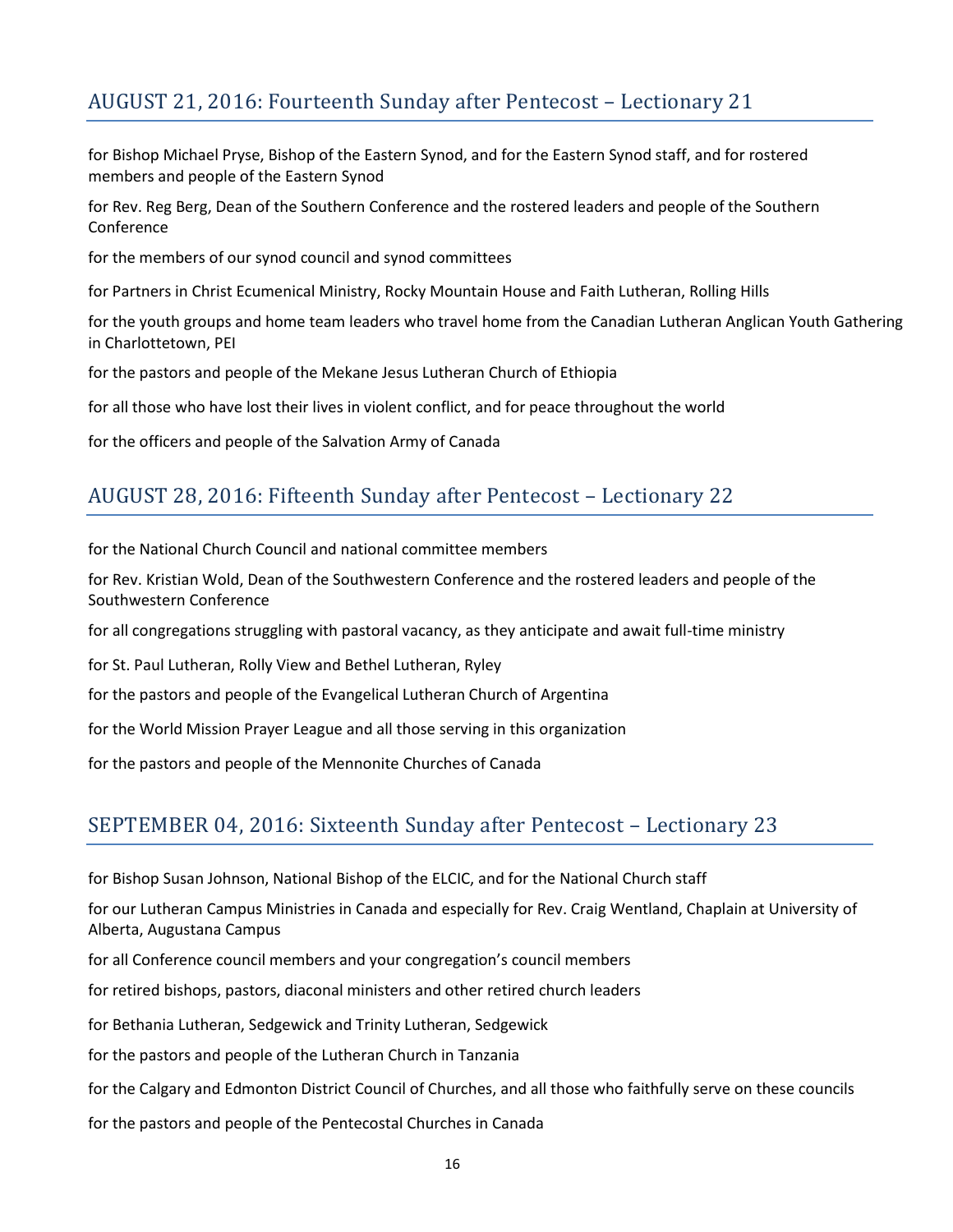## SEPTEMBER 11, 2016: Seventeenth Sunday after Pentecost – Lectionary 24

for Rev. Dr. Larry Kochendorfer, Bishop of our synod, and for the synod staff, rostered members and people of our synod

for the pastor and/or diaconal minister of your congregation

for our Lutheran Campus Ministries in Canada and especially for Chaplain Lisa Waites, chaplain at Ecumenical Campus Ministry, Medicine Hat

for Glory Lutheran, Sherwood Park and Mount Olivet Lutheran, Sherwood Park

for the pastors and people of the Evangelical Lutheran Church of Brazil

for Executive Director, Bob Granke, and the staff of Canadian Lutheran World Relief

for the ministers and people of the United Church of Canada

#### SEPTEMBER 18, 2016: Eighteenth Sunday after Pentecost – Lectionary 25

for Bishop Greg Mohr, Bishop of the Synod of British Columbia, and for the synod staff, and rostered members, and people of the Synod of British Columbia

for our Lutheran Campus Ministries in Canada and especially for Rev. Margaret Propp, Chaplain of Lutheran Campus Ministry, University of Calgary

for Faith Lutheran, Slave Lake and St. John Lutheran of Golden Spike, Spruce Grove

for the bishops, priests, and people of the Church of Finland

for the students, faculty, and staff of the University of Alberta – Augustana Campus, Camrose

for the ministers and people of the Baptist Churches in Canada,

#### SEPTEMBER 25, 2016: Nineteenth Sunday after Pentecost - Lectionary 26

for Bishop Sidney Haugen, Bishop of the Saskatchewan Synod, and for the synod staff, rostered members and people of the Saskatchewan Synod

for Spiritual Directors, especially Diaconal Minister Faith Nostbakken and Rev. Ron Flamand

for our Lutheran Campus Ministries in Canada and especially for Rev. Richard Reimer, Chaplain of Lutheran Campus Ministry, University of Alberta

for St. Matthew Lutheran Church, Spruce Grove and Nazareth Lutheran, Standard

for our Companion Synod, The Evangelical Lutheran Church of Colombia, it's leaders and people

for the congregations of the Northern Conference as they meet for their fall convention

for the moderator, ministers, and people of the Presbyterian Church of Canada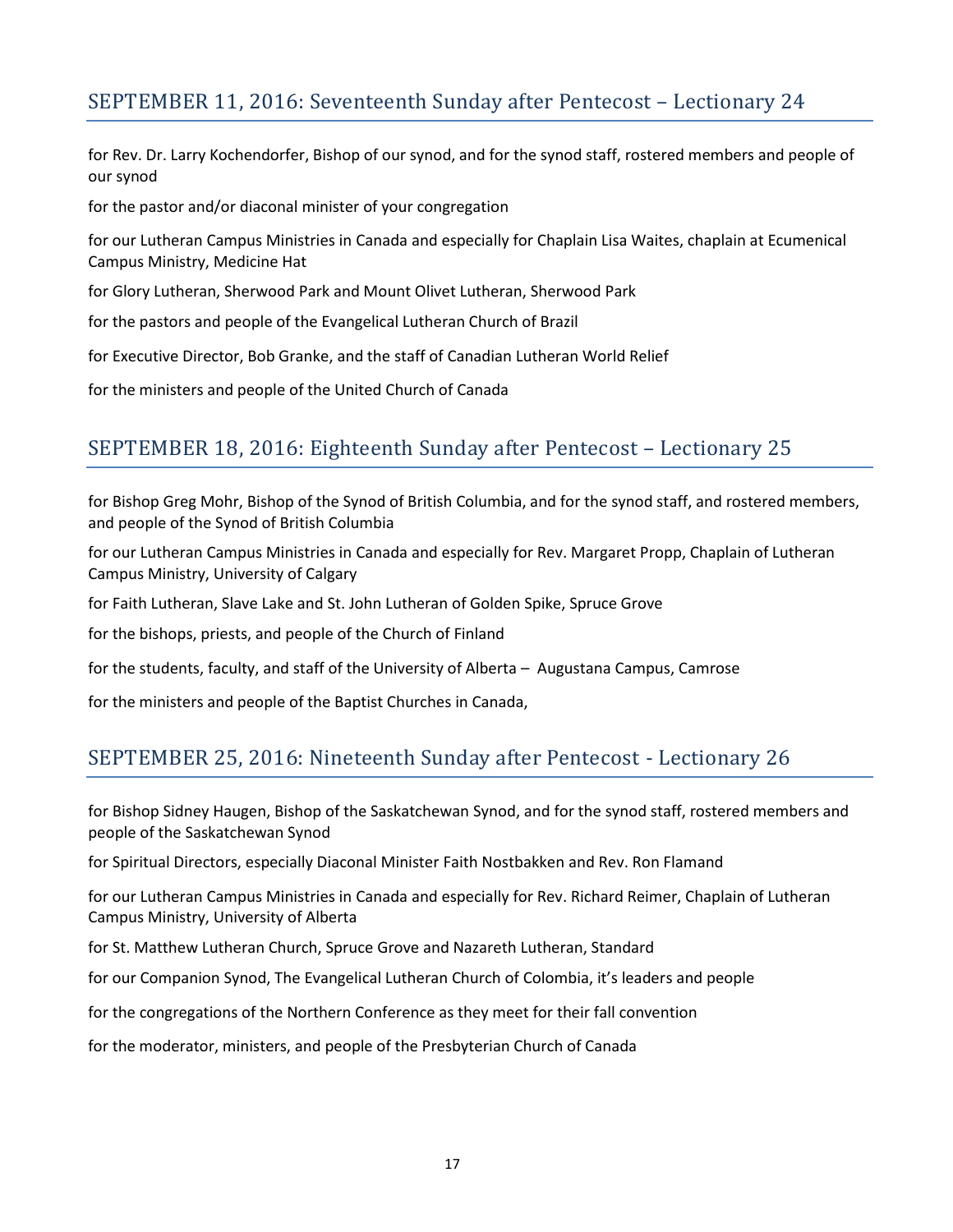for our Lutheran Campus Ministries in Canada and especially for Rev. Cannon Erin Philips, Chaplain for the University of Lethbridge and Lethbridge Community College

for all church volunteers in our congregations

for Christ Church Anglican-Lutheran, Stavely and Lutheran Church of the Good Shepherd, Stony Plain

for the bishop, pastors, and people of the Evangelical Lutheran Church of El Salvador

for the students, faculty, and staff of Lutheran Theological Seminary, Saskatoon, Saskatchewan

#### for the President, pastors and people of the Lutheran Church-Canada,

God of all, as Jesus prayed for unity among his followers, we acknowledge with sadness the people and congregations *formerly of the ELCIC, and we pray for their well-being and our continuing partnership in ministries to alleviate suffering and to care for the communities and world we serve together. Amen.*

## OCTOBER 09, 2016: Thanksgiving/ Twenty-First Sunday after Pentecost – Lectionary 28

for Bishop Michael Pryse, Bishop of the Eastern Synod, and for the Eastern Synod staff, and for rostered members and people of the Eastern Synod

for our Lutheran Campus Ministries in Canada and especially for Rev. Jason Anderson, Chaplain for the Northern Alberta Institute of Technology

for parish nurses and all who serve in the area of healing

for Emmaus (Calahoo), Sturgeon County and Faith Lutheran, Sundre

for the bishops, pastors and people of the Lutheran Church of Cameroon, Africa

for the congregations of the East Central and West Central Conferences as they meet for their fall convention

for the ministry of On Eagle's Wings

for the Most Rev. Fred Hiltz, Primate of the Anglican Church in Canada

for the Right Rev. Mark MacDonald, National Indigenous Bishop of the Anglican Church in Canada

### OCTOBER 16, 2016: Twenty-Second Sunday after Pentecost – Lectionary 29

for the National Church Council and national committee members

for the pastors and chaplains of health care institutions, correctional institutions, and other special ministries

for St. Matthew Lutheran, Thorsby and Bethany Lutheran, Tilley

for our Companion Synod, The Evangelical Lutheran Church of Colombia, it's leaders and people

for the congregations of the Southern and South West Conferences as they meet for their fall convention

for the students, faculty, and staff of Waterloo Lutheran Seminary, Waterloo, Ontario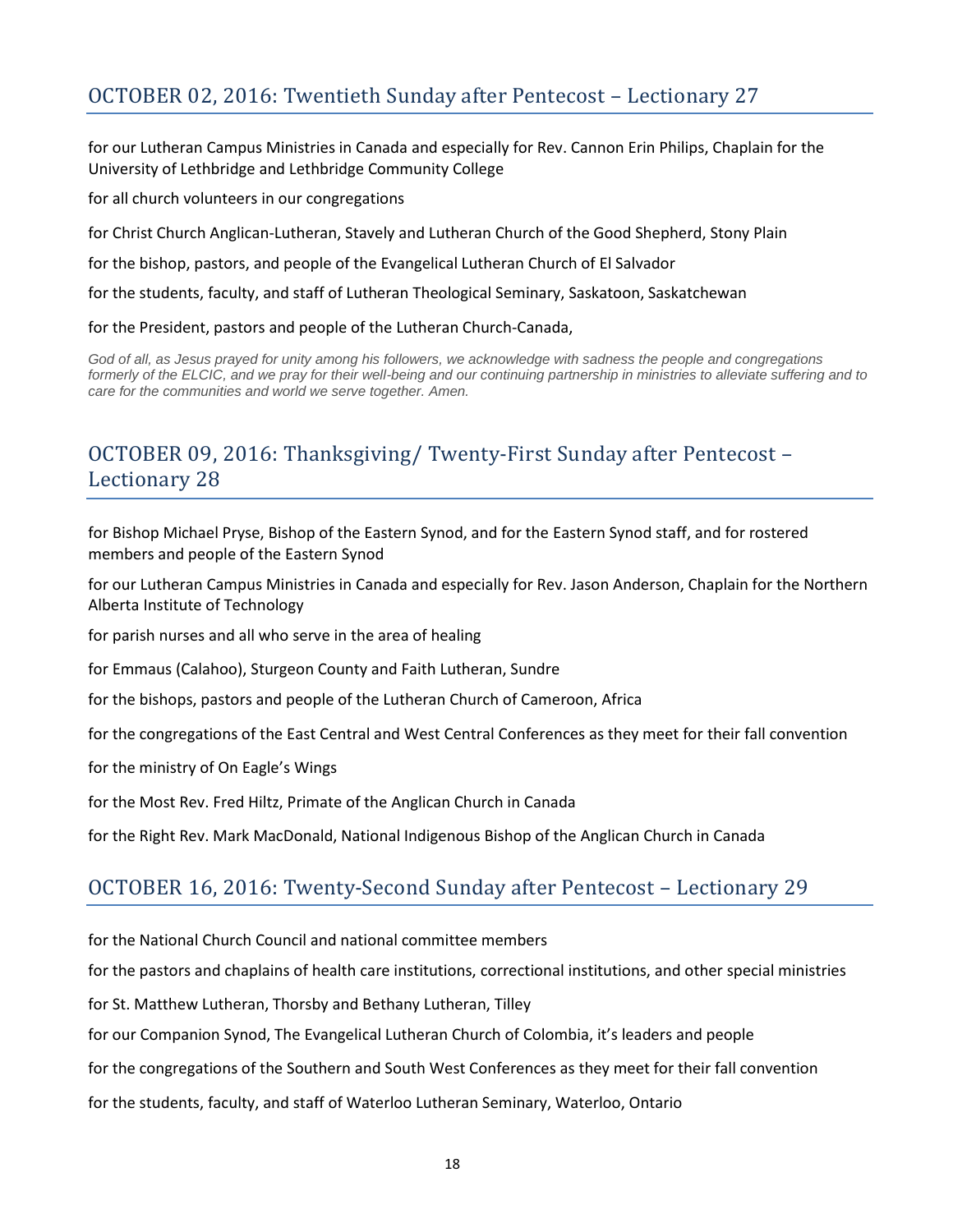for The Right Rev. David Parsons, Anglican Bishop of the Arctic, and for the staff, priests, and people of the Anglican Diocese of the Arctic

for all candidates for Rostered Ministry

### OCTOBER 23, 2016: Twenty-Third Sunday after Pentecost – Lectionary 30

for Bishop Susan Johnson, National Bishop of the ELCIC, and for the National Church staff

for all spouses and families of ordained and diaconal ministers

for Trinity Lutheran, Warburg and Trinity Lutheran, Westlock

for the primate, bishops, priests, and people of the Church of Sweden and the Evangelical Lutheran Church of Denmark

for Kairos and all who work for Canadian ecumenical justice initiatives

for The Right Rev. Jane Alexander, Anglican Bishop of Edmonton, and for the staff, priests and people of the Anglican Diocese of Edmonton

## OCTOBER 30, 2016: Reformation Sunday/Twenty-Fourth Sunday after Pentecost – Lectionary 31

for Rev. Dr. Larry Kochendorfer, Bishop of our synod, and for the synod staff, rostered members and people of our synod

for the Synod's 'En Mision con El Salvador/In Mission with El Salvador' ministry and its staff, Rev. Dr. Brian Rude

for Grace Lutheran, Wetaskiwin and Vang Lutheran, Wetaskiwin

for the bishops, priests, and people of the Church of Norway

for all in our church who work for ecumenical cooperation, seeking the unity of the church

for The Right Rev. Fraser Lawton, Anglican bishop of Athabasca, and the staff, priests, and people of the Anglican Diocese of Athabasca

## NOVEMBER 06, 2016: All Saints Sunday/Twenty-Fifth Sunday after Pentecost – Lectionary 32

for Bishop Greg Mohr, Bishop of the Synod of British Columbia, and for the synod staff, and rostered members, and people of the Synod of British Columbia

for the pastors who serve as interim ministers, and for their parishes who await full-time pastoral leadership

for Trinity Lutheran, Westlock and St. John's of Northmark, Woking

for the bishops, pastors and people of the Lutheran Church of Guyana, South America

for the students, faculty, and staff of the Canadian Lutheran Bible Institute, Camrose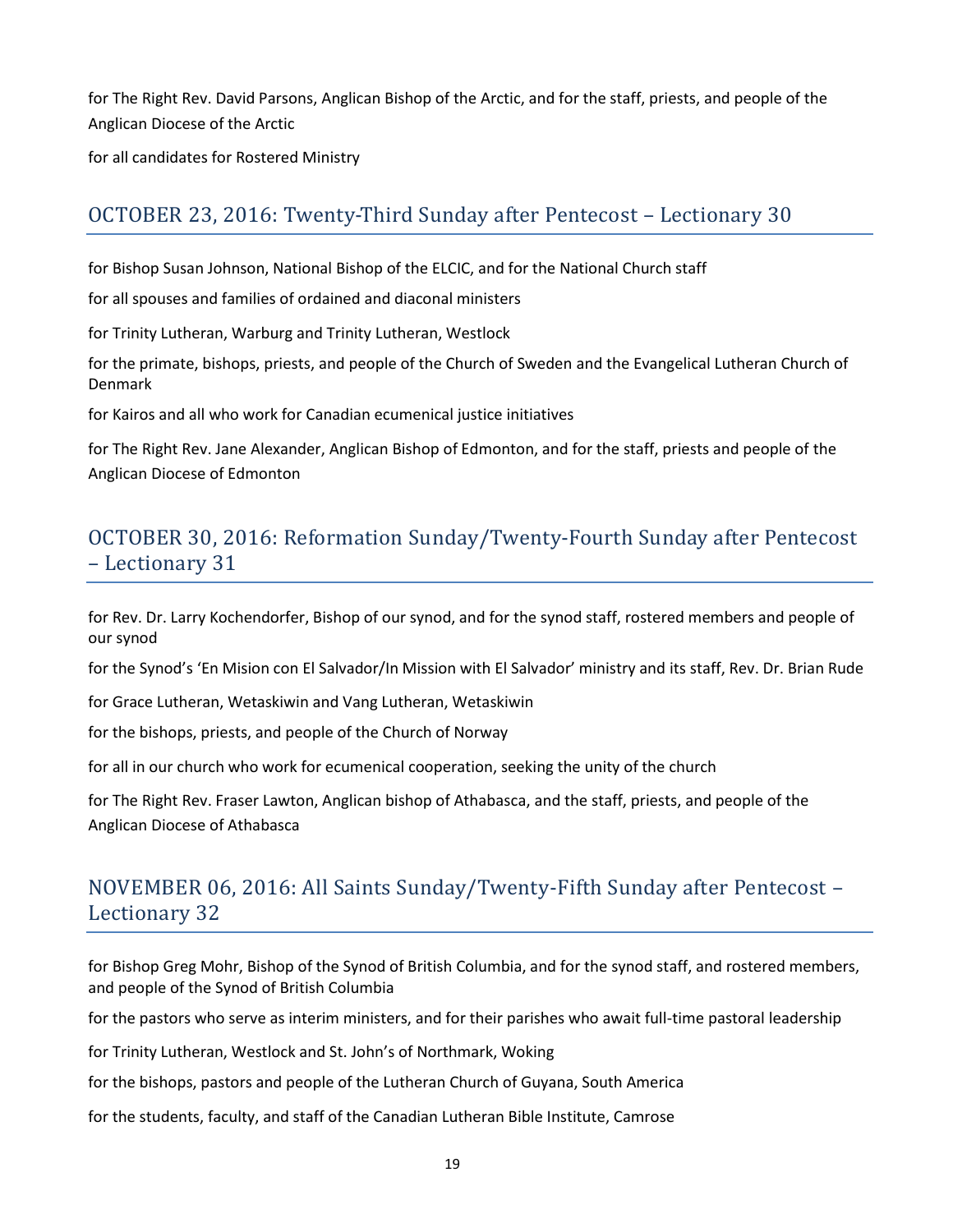for The Right Rev. Greg Kerr-Wilson, Anglican bishop of Calgary, and the staff, priests, and people of the Anglican Diocese of Calgary